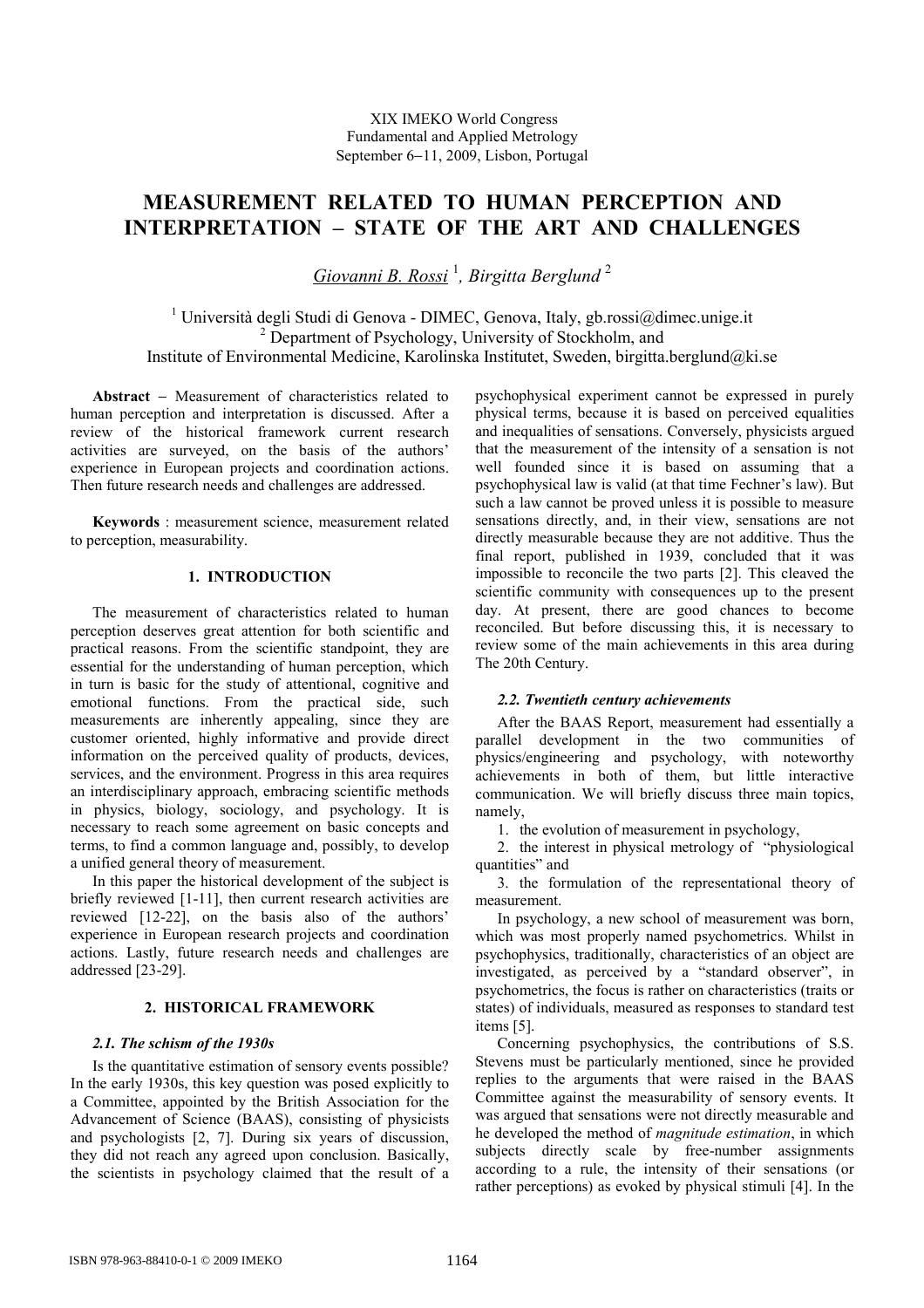Committee, it was also argued that addition of physical quantities was a necessary requirement for measurement, and Stevens responded by proposing his famous fourfold classification scheme of measurement scales [3], in which nominal and ordinal scales representing non-additive quantities are also included. With these contributions, the psychophysics of The 20th Century proved to be able to overcome the reservations raised in the BAAS Committee.

As regards physical measurement, it is most important, for our purposes, to recall that in 1960 luminous intensity was included among the base quantities of the International System of Units (SI). Since this quantity measures the physiological response to a physical stimulus, we may say that the idea of explicitly accounting for persons' responses was accepted officially [11]. Moreover, the interest in the so called "physiological quantities" is now growing [28], as we will discuss at a later stage.

Lastly, we have to note that in the second half of The 20th Century a noteworthy systematisation of the theory of measurement was achieved in the name of representational measurement [6]. In this framework, the notion of measurement scale is central, and it encompasses what makes a measurement possible and meaningful. Indeed scales are characterised both by the empirical relations or operations that they are able to represent and by the class of admissible transformations that they may safely undergo. As an example, a ratio scale, which applies to most of the quantities in the SI, for example mass or length, represents both empirical relation of order and empirical operation of addition, and it may undergo similarity-transformations, i.e., multiplication by a positive constant. Such a transformation occurs when we change the conventional unit.

Although developed mainly in the area of behavioural sciences, this theory is now quite popular also among physicists and engineers, mainly thanks to the contribution of Finkelstein [8]. He proposed a well-known definition of measurement, that is, "a process of empirical, objective assignment of symbols to attribute of objects and events of the real world, in such a way as to represent them or to describe them". In this definition the term "to represent" clearly points at the representational approach.

We would like to conclude that during The 20th Century many important achievements have been made in the area of measurement. This should lead to a reconsideration of the conclusions of the BAAS report and to a new, multi- or interdisciplinary approach to measurements related to human perception and interpretation. In this regard, a new favourable scientific environment has emerged.

## **3. THE "MEASURING THE IMPOSSIBLE" ENVIRONMENT**

"Measuring the Impossible" is the impressive title of a European Call for research projects recently issued, concerning the measurement of quantities and qualities related to human perception and interpretation [20]. This Call is important not only as a privileged funding opportunity, but also because it stimulates sound motivations for promoting research in this area. They include *scientific arguments*, "many phenomena of significant interest to contemporary science are intrinsically multidimensional and multi-disciplinary, with strong crossover between physical, biological and social sciences", *economic aspects*, "products and services appeal to consumers according to parameters of quality, beauty, comfort, which are mediated by human perception" and *social reasons*, "public authorities, and quasi-public bodies such as hospitals, provide citizens with support and services whose performance is measured according to parameters of life quality, security or wellbeing". A few examples of projects funded may be helpful for getting a feel of what is going on.

The project MONAT, "Measurement of naturalness", coordinated by the National Physical Laboratory (NPL, United Kingdom), aims at measuring the naturalness of materials, such as fabrics, as the result of visual appearance and touch [26]. The former is influenced by factors such as colour, texture, gloss and white-light reflectance, the latter by thermal conductivity, hardness, surface topography and friction coefficient. This requires the measurement of physical and psychophysical qualities, and their combination in order to account for multi-sensory perception and interpretation.

The project SYSPAQ, "Innovative sensor system for measuring perceived air quality", coordinated by the Technical University of Berlin, aims at linking chemical measurements to odour perceptions through the development of an electronic-nose device customized for improving and monitoring indoor air quality.

CLOSED, "Closing the loop of sound evaluation and design", coordinated by the Institut de Recherche et de Coordination Acoustique/Musique (IRCAM, France), aims at improving products by including perceived sound-quality information on products-in-use already at the design stage.

Moreover, though these projects are interesting in themselves, they are not isolated research activities, but have rather cooperated and interacted with each other mainly thanks to the Coordination Action environment, named MINET–*Measuring the Impossible Network* [21]. MINET is coordinated by the Stockholm University, and it promotes discussion, cooperation and synergy among the researchers operating in this field. This includes the implementation of an interactive website, a database on the available expertise, the organisation of workshops and "think tank" events.

In this framework, an *International Training Course* has been held in Genova, Italy, on "Theory and methods of measurement with persons" [22]. The major challenge is to make experts from different disciplines work together, seeking a common language, and to develop a coherent understanding and development for such a multifaceted subject. It is planned to prepare a book, based on the lectures given in the Course. It will probably be the first one dealing with this measurement topic in such a multidisciplinary fashion. Some of the main research challenges arising in this broad area will now be discussed.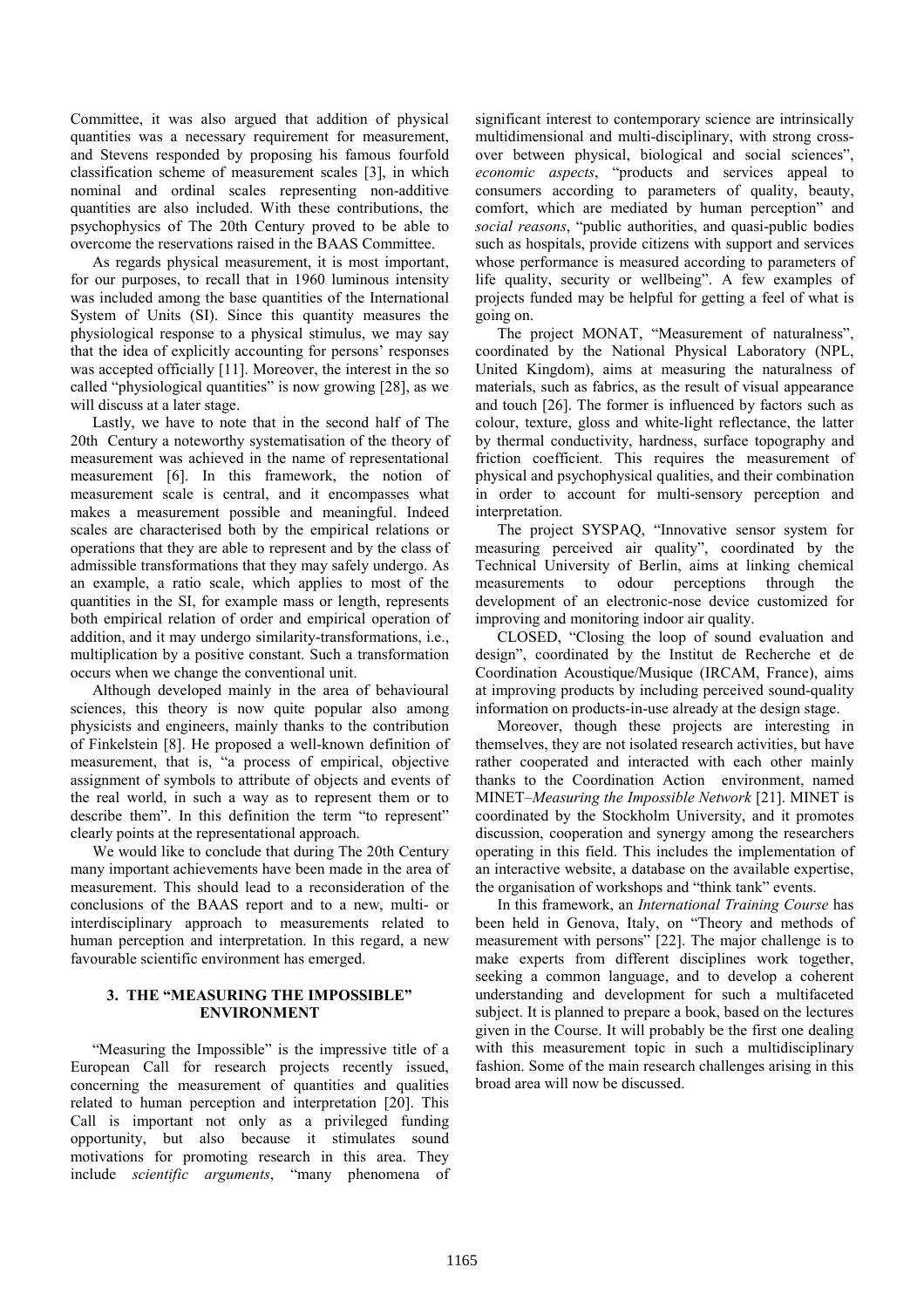## **4. RESEARCH ISSUES AND CHALLENGES**

#### *4.1. Instrumentation and methods*

It is now time for figuring out some of the main research issues that are central to this area and to point out some of the main challenges involved [20].

Generally we may group these issues in three main categories,

- instrumentation and methods,
- foundation and theory,
- implementation areas and applications.

*Instrumentation-oriented* research concerns both the measurement of physical events (the stimuli) that give rise to a sensory response and the physiological (or behavioural) responses to internal/external stimuli. It would also include perception and interpretation processes and the development of sensors that mimic, to some extent, human perception. Since the time of the "schism" the progress in these areas has been enormous, and in itself this would be a good reason for reconsidering things. Concerning, for example, the measurement of sound, we now have highly accurate measurement microphones and binaural recording devices, that make it possible to measure the acoustic stimuli as they appear at the input to the auditory system. We also have sophisticated binaural reproduction devices with processors and algorithms for the required signal processing. In the case of sight, we can measure not only luminous intensity and colour, but also parameters of the interaction between light and matter, as well as properties of surfaces, such as texture that also involves sophisticated signal processing. Similar considerations apply for the other senses too.

Concerning the measurement of physiological responses, novel techniques are available, especially in the field of brain imaging [12]. Roughly, there are two main approaches based either on the electromagnetic characteristic of the neural activity of the brain, including electroencephalography (EEG) and magneto-encephalography (MEG), or on the emodynamic paradigm, that is effects related to the blood flux associated with brain activity, comprising functional magnetic resonance imaging (fMRI) and positron emission tomography (PET). These techniques developed rapidly because of their great value in neurophysiology/neuroscience. From our standpoint, several metrological issues are of interest, including spatial and time resolution, level of measurement (i.e., interpretation of which kind of measurement scale is valid for instrumental output), calibration issues and, most importantly, how these scales are associated with participants' perception and interpretation.

As we have mentioned, there is an increasing interest in exploring the physiological quantities, that is quantities causing a physiological response in the human body, and their compatibility with the international system of metrology. A workshop on this very topic is foreseen in November 2009, organised by the Bureau International des Poids et Mesures (BIPM). It will deal with optical radiation, radio waves and microwaves, ionizing radiation, acoustics, magnetic fields and other international standard measures and units applied in documents by the World Health

Organization. Here the focus is mainly on adverse health effects, yet it is important, in our opinion, that the two approaches, health on the one hand, perception, interpretation and behaviour, on the other, will establish a dialogue and explore potential synergies.

In a broader vision of human response, we may include behavioural aspects also. In this regard, image-based measurements play a key role: they are essential, for example, for studying emotions or body language. Emotional responses may also be assessed by physiologicaloriented measurements with instruments. Galvanic skin response, for example, measures detectable changes in skin conductance, induced by the sympathetic nervous system due to stress and/or emotions. Although often replaced by brain imaging, this relatively old method is still profitably used, because of its simplicity and low cost. Another approach to emotion is to measure the activation of critical facial muscles by electromyography [9]. Moreover, highly valuable information on the complex mechanism of visual perception may be gained by the tracking of saccadic eye movements: current advances in this area have revealed space-time gaps that seem to be interpretable via relativisticlike principles [20].

Sensors that mimic human perception include, for example, the electronic nose. In current research aiming at sensing directly the quality of indoor air, such a device has been built according to a perceptual odour space determined empirically for materials emissions. It is multidimensional and the interdistances between odour qualities were calibrated with the aid of a set of odour references that fulfils reliability requirements. Other examples are tactile sensors, that have an increasing ability of "perceiving" surface texture, or the visual sensors called artificial retina. Advanced robotics and clinical applications are expected for these sensors. One example is the blind being able to appreciate the aesthetics of sculptures.

In fact, as we have explicitly noted for the electronic nose, all these instrumentation-related possibilities should not make us forget that the screening and testing of participants as measuring instruments are absolutely necessary for reliable and valid psychological measurement. Many reliable *methods of measurement* are available, ranging from the traditional methods of psychophysics (the method of limits, of average error and of constant stimuli, which were developed by G. T. Fechner for determining absolute thresholds of detection and just noticeable differences or, in general, equalities or inequalities among sensations) through the basic methods of direct scaling introduced by S.S. Stevens (magnitude or ratio estimation and production), to the more advanced approaches, such as the master scaling [17]. In the latter, individual scales of magnitude estimation are calibrated by the use of a set of reference stimuli that provides a common experimental context. In general, methods of psychophysics have benefited from developments in experimental design and statistics. Statistics has also contributed to psychometrics, which is another school of psychological measurement using standardized tests for collecting data, i.e. in the form of questionnaires, interviews or performance tasks [5]. Thurstonian scaling [1] is somewhat intermediate between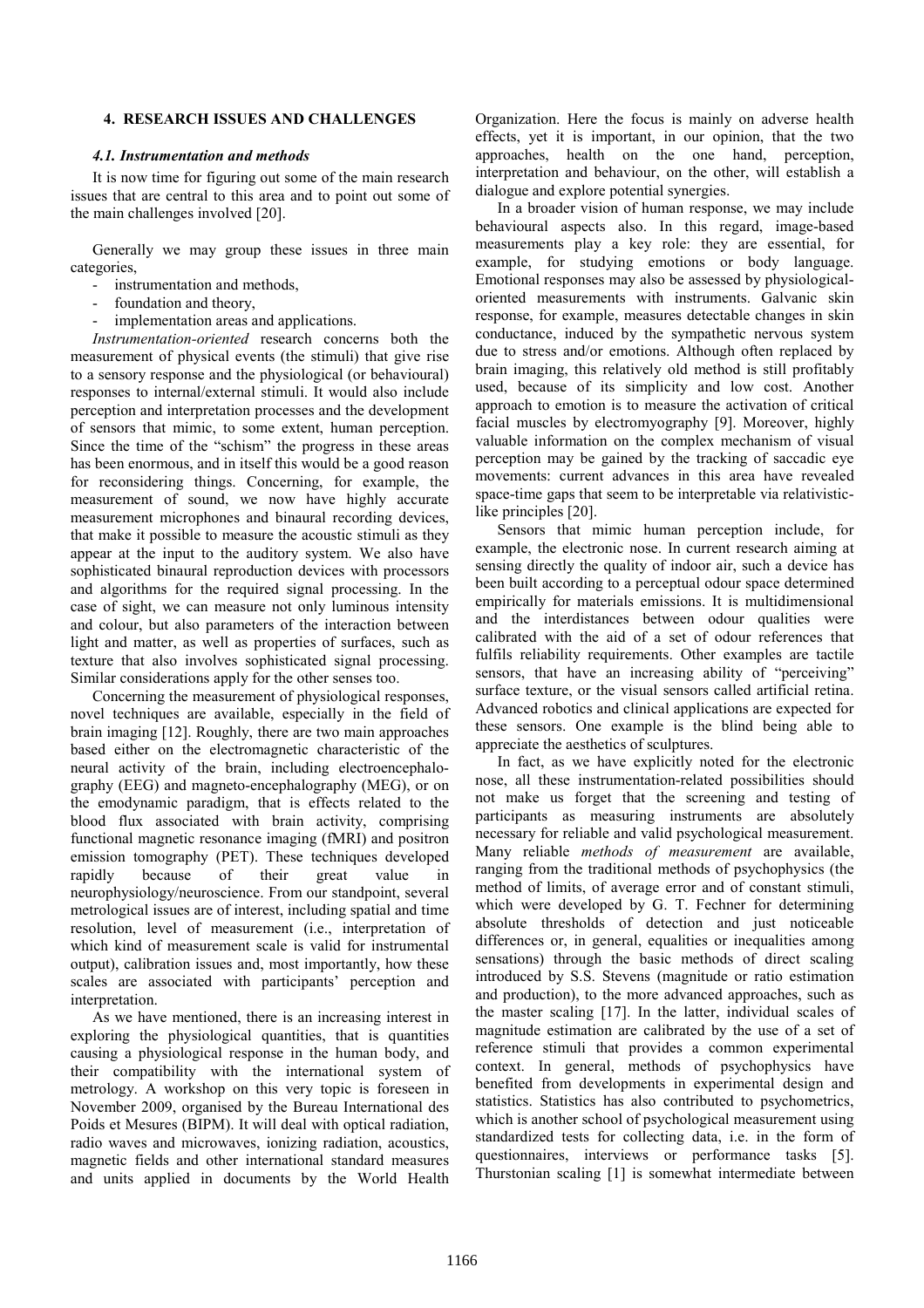psychophysics and psychometrics and is sometimes called "indirect scaling" as opposed to Stevens's direct scaling. From a psychophysical perspective, this approach is based on the assumption that a single value of an external stimulus will evoke perceptions that are mapped on an inner psychological continuum, giving rise to a probability distribution, usually assumed to be Gaussian. So it is possible to establish a precise relation between distances on such a continuum and the probability of order relations. Accordingly, it is possible to infer, from a pair-comparison test, a metric scaling. Actually, these inner representations are not necessarily related to an external stimulus and this is why this approach may be used in psychometrics also: indeed, it was first proposed for measuring attitude. A remarkable model for psychometric tests is provided by the item response theory [5], in which the probability of the correct response to a test item is a function of person and item parameters.

To summarize, many methods are available for gathering information from the real world, whether outer or inner, and we must focus on how to best use such information. This is where measurement theory comes to play.

## *4.2. Foundations and theory*

Several foundational and theoretical issues are, in our opinion, of prime interest in this area, including

- the language,

- the concepts of measurement scale and of measuring system (or instrument),

- the logic (deterministic, probabilistic, fuzzy…),
- the issue of measurability,
- multidimensionality and mathematical modelling.

*Language* has been a main issue in the scientific and philosophical debate of The  $20<sup>th</sup>$  Century. In the metrology community, a noteworthy revision of linguistic terms has been undertaken, starting with the publication of the international vocabulary of basic and general terms in metrology (1984), now in 3rd edition [24]. It is interesting to note the evolution of such editions, since the trend has been to include further disciplinary areas. It may be envisaged that in a near future measurements with persons may play a role there. Moreover, in the workshops and think tank events organized by MINET, the issue of language/vocabulary soon emerged. It is natural that this will be a challenge in any multidisciplinary environment. Yet, in any revision of terms, a revision of concepts and theories must also be considered, that indeed will be beneficial for the entire world of measurement [29].

Any theory of measurement should deal, at least, with two main topics, the *measurement scale* and the *measurement process*. As we have seen, the notion of scale is central to representational theory [13], and it should be given more consideration in physical measurement too. Although nowadays we know much about scales, further research is still needed for ensuring that this concept is really common to measurement in physical, psychological and social sciences. This include, for example, a probabilistic formulation [19], a better understanding of the notion of scale in the case of derived quantities, and a better systematization of the foundations for various psychological methods of measurement.

The concept of *measurement process* has a strange history. It is closely related to the notion of *measuring system*, or instrument. Although, since the time of Galileo, scientific instruments have been the key to developing modern science, it is interesting to realize that instruments were ignored in the research on the foundation of measurement; however see [18]. Only recently was the theoretical role of the measuring system outlined. In particular, it is important to consider whether this is important only for physical measurements or for psychological measurement, too.

The question of the *logic* is transversal to all the above. If uncertainty is recognised as an essential aspect in measurement, a probabilistic or a fuzzy logic may be best suited [27]. Systematic studies in these latter perspectives are still in their infancy.

*Measurability* has recently been discussed and proposals, mainly based on the representational approach, have been presented [16, 23, 25]. This is clearly a key point requiring careful discussion together with *mise en pratique* issues.

As outlined in the "Measuring the Impossible" Call, *multidimensionality* is often involved in the processes of human perception and interpretation. A shift from unidimensional to multidimensional measurements will result in significant changes. In a unidimensional scale, the key property is order, whereas in a multidimensional space, the key property is distance. Moreover, in the latter case the problem of dimensionality reduction becomes most important. In future work, it would be beneficial to proceed with foundational search in parallel with mathematical and numerical developments of models and methods [14].

Human perception and interpretation of, say, the living or working environment, may be understood through the mediation of *modelling*. Modelling of complex perceptual environments requires a combination of physical and perceptual measures. It would therefore be highly desirable that all quantities involved refer to the same international system. Thus, a fruitful future problem is to investigate *whether or not* and *to what extent physical and perceptual characteristics may be part of the same system*.

## *4.3. Implementation areas and applications*

Measurements related to human perception and interpretation have a wide range of actual and potential applications [15, 20]. Here we briefly mention the areas of perceived quality (of products and services), environment, ergonomics, safety, security and clinics.

In the first part of the last century, the impact of mass production was so high that qualitative aspects of goods were somewhat neglected. Today, the shortage of energy sources and the concern for pollution may cause an increasing request for durable, high quality goods. Thus, *perceived quality*, which results from perception and interpretation of sensory input, may play a key role in industrial competition. Example of products include food, materials, simple and complex devices. A good cup of coffee, for example, is appreciated on the basis of a combination of taste, smell, sight and touch. Common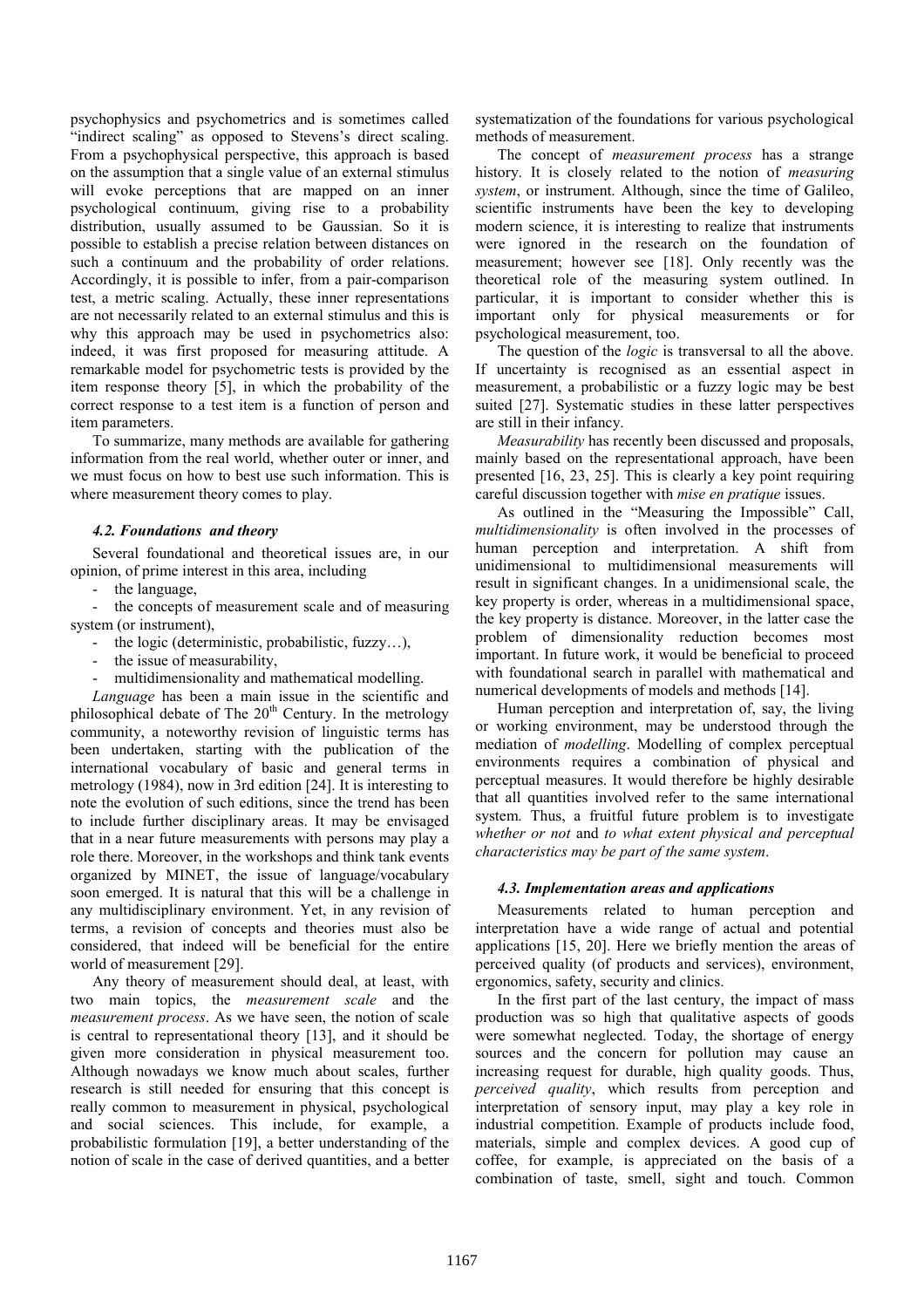materials of daily use include fabric, paper, wood and stone. For these, the feeling of naturalness is important: in this regard, as already mentioned, research is ongoing, for relating naturalness with a combination of visual and tactile inputs [26]. Domestic electric appliances are appreciated not just on the basis of their performance, but also, perhaps mainly, because of the sound quality they produce as well as their visual appearance. Colour photocopiers seem to be evaluated mainly on the basis of pleasantness instead of fidelity; in the case of single colours, pleasantness seems mainly to depend on hue, lightness and chroma, whilst for combinations of colours predictions are more difficult. Next generation of touch screens on mobile devices may provide some touch feedback, that is, simulating texture by varying friction factor through controlled ultrasonic oscillation. Lastly, for many years, car producers have been aware of how interior car noise, door closure sound and even interior smell will affect consumers' decision to buy a new car. The last example is particular significant because in the last, say, twenty years, perceived quality has been the main (or even the only) motivation for supporting research in the product development area, at least at the European Community level. Yet, we think that even if this remains an important application area, as we have claimed, there are other emerging areas, perhaps even more valuable in a strategic perspective.

Outdoor and indoor *environments* are going to be of major concern in the years to come. Outdoors, visual, olfactory and auditory perception provide the basis for quality evaluation. Research projects concerned with the characterisation of landscapes and of soundscapes (that is, a combination of sounds that results from an immersive environment) may be mentioned, as well as measurement campaigns for reducing loudness or odour intensity of fertilisers in the surroundings of industrial plants. This study area, called "environmental psychophysics", faces challenges of characterising exposures in a multisensory way, varying over time and often obscured by background conditions, that requires carefully designed and controlled measurement procedures [10]. Indoor environment is also of great importance, because people spend about 90% of their time indoors, either at work, at home or when commuting between work and home. The quality of indoor environment depends upon the quality of its subsystems, i.e., air quality, soundscapes, visual-tactual surfaces, and their integration. Perceptual studies and measurements must thus be combined with sophisticated modelling of complex systems.

The indoor environment provides an immediate link to *ergonomics*. Although originally intended to deal with work systems only, ergonomics has now a new definition by the International Ergonomics Association: "The scientific discipline concerned with the understanding of the interactions among human and other elements of a system, and the profession that applies theory, principles data and methods to design in order to optimize human well-being and overall system performance". It is now concerned with human activities in general, including work, study, recreation or rest. The relationship between human beings and their environment, including machines and devices, are experienced through the senses and their perceptual

measurements are key ways for obtaining valuable scientific and professional data. A typical ergonomic concern is the measurement of comfort. In systems of transportation, discomfort is often associated with noise and vibration exposures in which case perception plays a central role. Epidemiological or quasi-experimental studies in their various forms rely on measurement with persons as their main tool.

Ergonomics aims at ensuring, on the one hand, a good quality of life for operators, on the other, a best performance of the concerned system. Consider the case of a driver: ensuring that he/she is working in optimal conditions is possibly the best mean for guaranteeing the *safety* of people carried. Consider also the case of a watchman: here his/her performance affects *security*.

Security is another important application area. The case of face recognition for the identification of suspected persons may be briefly considered. So far, several approaches have been implemented for the automation of this task: comparing a picture of a suspect with a data base of criminals may be a too heavy task for a human being. At present, approaches related to the psychology of face recognition seem to be promising. They are related to multidimensional measurements and to perceptual models. Forensic science is a closely related field: a major problem there is the reliability of eyewitness testimony, due not to the wish of lying, but to failures in memory. There are ongoing studies in perception and memory formation that may result in practical methods for assessing the reliability of eyewitnesses.

*Clinical* applications are also important. The measurement of the intensity of pain may help to optimise treatments [17]; changes in sensorial sensitivity may be used in diagnostics (e.g., decrease of smell sensitivity as an early warning symptom for the Alzheimer disease) or for the monitoring of rehabilitation processes. Lastly, humanoid robotics aims at developing machines that resemble, to some extent, some aspect of human behaviour. They must be equipped with sophisticated sensor interfaces that mimic some aspect of human perception and may be used in rehabilitation and special assistance programmes.

## **5. FINAL REMARKS**

The measurement of characteristic related to human perception and interpretation has been discussed. First, the historical framework was sketched. Then, the state of the art was presented, based mainly on the examination of current research projects. Finally, challenges and future research needs were addressed.

#### **REFERENCES**

- [1] L. L. Thurstone, "A law of comparative judgements"; *Psychological Review*, vol. 34, pp. 273-286, 1927
- [2] A. Ferguson, C. S. Myers, R. J. Bartlett, *Qualitative estimation of sensory events*, Final BAAS Report, 1940, [*Advances of Science*, vol. 2, pp. 331-349, 1940]
- [3] S. S. Stevens, "On the theory of scales and measurement", *Science*, vol. 103, pp. 677-680, 1946